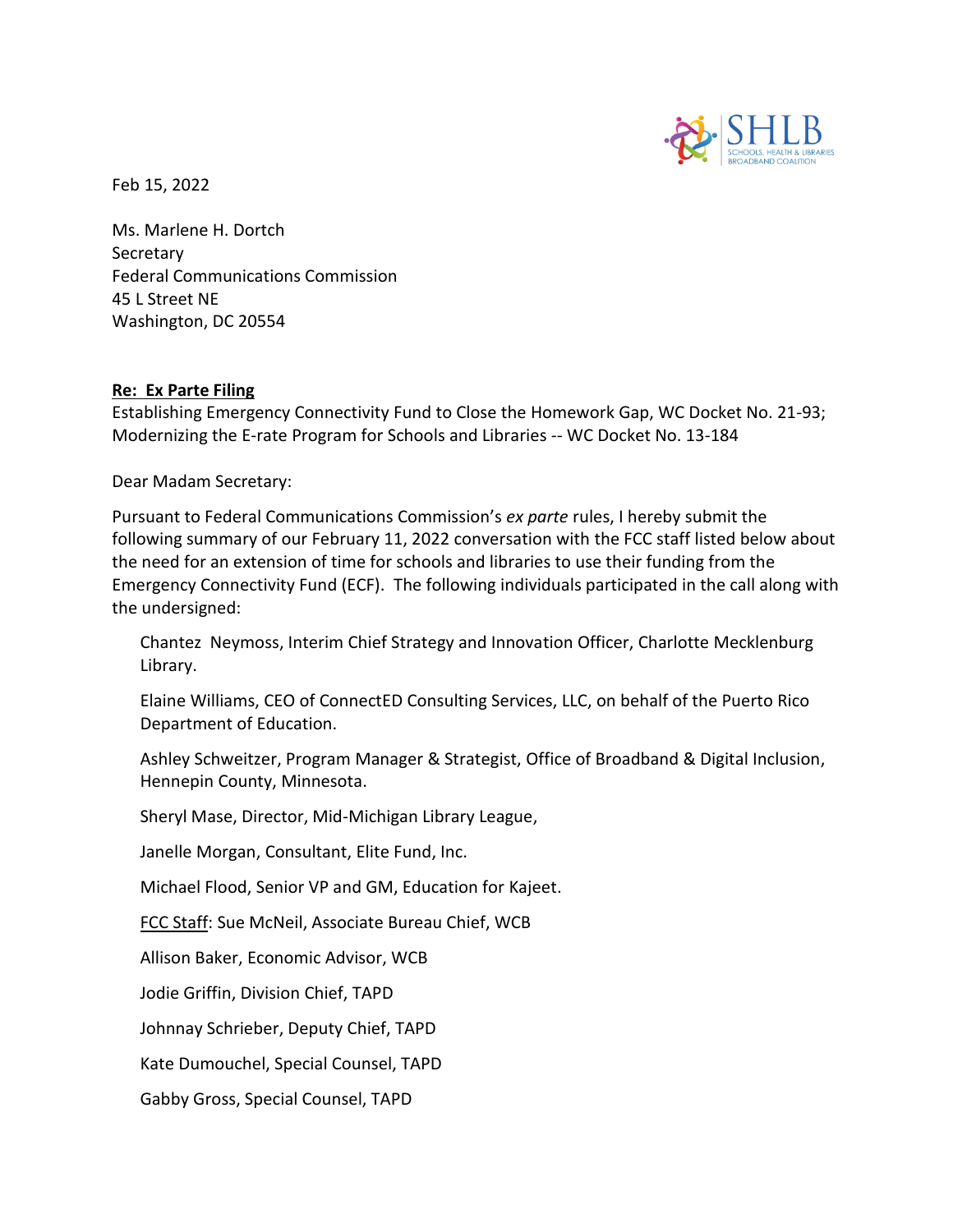Zack DiLeo, Attorney, TAPD Molly O'Conor, Attorney, TAPD Veronica Garcia-Ulloa, Attorney, TAPD

The participants from the school and library community made the following points:

- Chantez Neymoss: The Charlotte Mecklenburg Library is currently experiencing response delays and supply issues related to our approved funding request of \$8 million for 20,000 laptop computers. These delays are hindering our ability to carry out the program at the scale we had hoped. The current vendor cannot provide devices on credit, and the Library has no additional funding to purchase the devices and services up front. So the Library had to wait until it received USAC approval before moving forward on the purchase of devices and services. The Library understood from USAC training videos and written confirmation (Case # CSC-02112453) that it could submit a prereimbursement request for funding from USAC before paying the vendor. But on January 4, 2022, the Library received new advice from USAC that it could not obtain prereimbursement funding until the computers were actually delivered. This confusion over the rules has delayed the Library's distribution of devices. The Library is now exploring an RFP process to select additional vendors and will try to switch to a vendor that will allow the Library to purchase the computers on credit. We are looking at the possibility of only receiving 25% of our allotted funding because it takes time to work through the RFP process and distribute the devices.
- Sheryl Mase and Janelle Morgan: The Mid-Michigan Library League is a library cooperative of 36 mostly small, rural public libraries, 25 of which were part of a consortial application for ECF funding submitted on July 16, 2021. The libraries asked for 129 new hot spots, monthly service for 164 devices, and 100 computing devices of various kinds, for a total request of around \$116,000. Mid-Michigan Library League received funding notification on Nov. 8, 2021. There was some difficulty navigating the SAM registration process because the headquarters moved to a new address across the street. The libraries began to deploy in January, which means they will only receive about 5 months of service. We estimate that approximately 27% of approved application funding will be unspent by June 30, 2022. Some of the devices quoted and included in the original application were no longer obtainable due to supply chain and computer chip issues. Reimbursement requests have taken 1 to 3 months to be approved. The reviewers are asking for more information in the review process than was indicated originally, such as packing slips, so it has been a struggle to find some receipts months later. Also, they are finding it difficult to find inexpensive ways to lock down and filter some of the devices.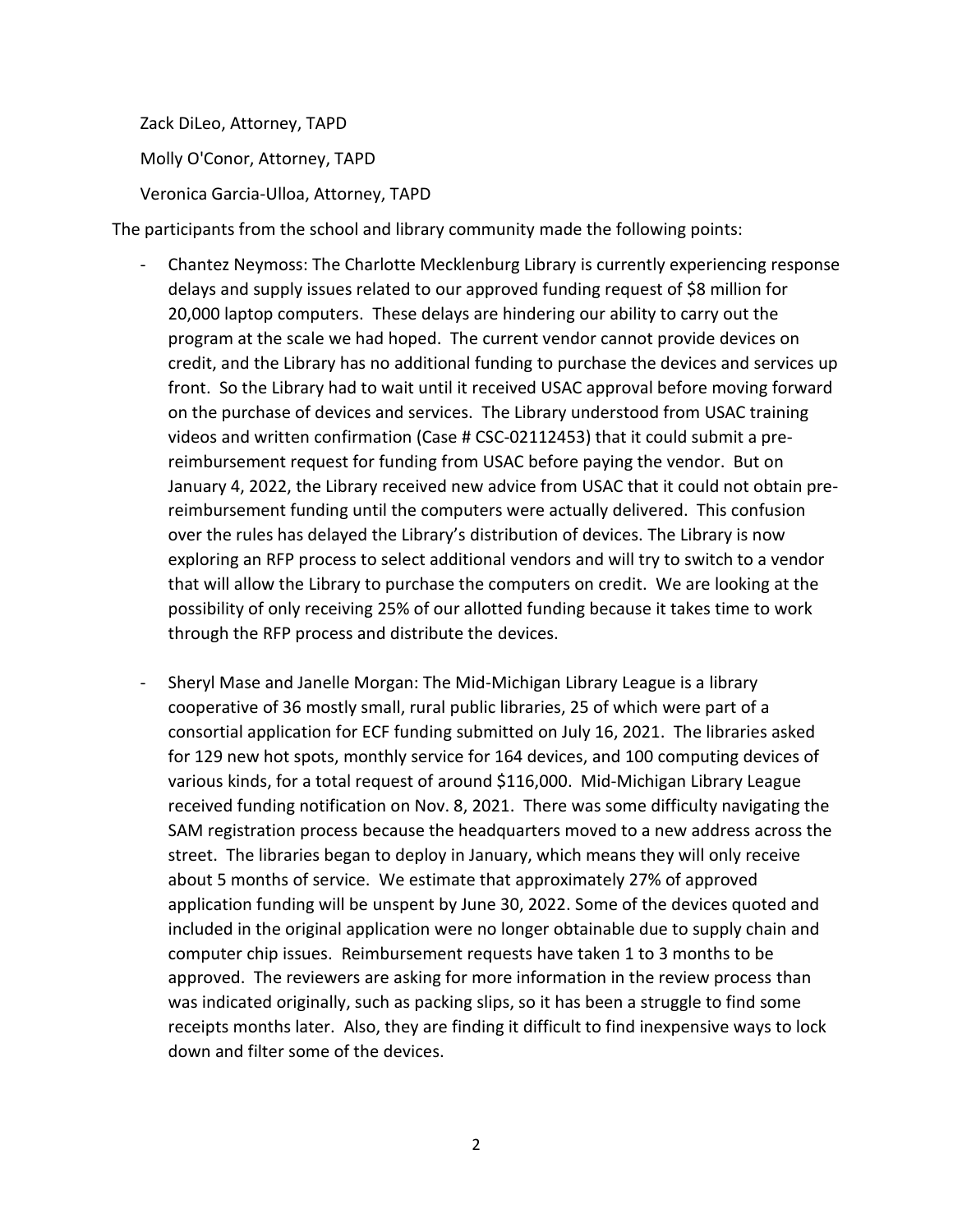- Elaine Williams: The Puerto Rico Department of Education has 857 schools, 265,000 students, and 33,000 teachers. The PRDE conducted a survey and found that 61% of students and 80% of teaching staff did not have sufficient internet at home for remote learning and teaching, which made it difficult for the students to use the laptops and iPads that the school district issued. The PRDE initially requested \$75 million in August for 188,000 hot spots but received approval in November for about \$70 million in funding in November, 2021. Unfortunately, two service providers notified the PRDE that they could not supply the initially scheduled devices on time because of supply chain problems. So, the vendors had to find a more readily available product. The PRDE submitted a service substitution request, which was filed with USAC Nov. 23, and which was approved Dec. 30. Then the PRDE launched its program on Jan. 17, 2022. But then a vendor said it needed an additional change, so another substitution request was filed. But USAC could not accept the second substitution request because it had not yet issued a Funding Commitment Letter for the first substitution request (even though it had already approved that request in writing.) So this has caused further delay.
- It is taking about 90 days for vendors to fill the orders for devices. There are significant delays on hot spots as well as delays for computers, tablets and consumer devices. Also, it is a large amount of work to distribute 188,000 devices during the middle of pandemic. As of today, the PRDE has received 120,000 applications for hot spots, 95,000 have been approved, and only 35,000 have actually been received by people. USAC staff has been very responsive, but the fact is that the program will only benefit students for a portion of the second semester despite everyone's best efforts.
- The PRDE's best estimate is that \$20-30 Million will be unused by June 30 because of approval and distribution delays. It would be a huge benefit for the students and teachers if the PRDE could use the full amount of the awarded funding for the next school year to complete distribution of the devices and for internet service. The PRDE is deeply worried about what to do if the program is not extended. For them, providing emergency relief for only 4-5 months would almost be worse than no relief, given the tremendous amount of time and effort it has taken to prepare for equipment distribution, service commencement and compliance reporting.
- Ashley Schweitzer: Hennepin County is the largest county in Minnesota including Minneapolis and several surrounding rural towns that have very different connectivity needs. In some rural areas 30% of households do not have internet access. Hennepin County partnered with the library system, which has 41 library locations, to apply for ECF funding. The County applied August 11, 2021 and received approval in October. However, we could not launch the program right away because we needed to develop the process. For instance, the libraries were not comfortable using the same circulation process for distributing devices. Also, the lawyers determined that individuals needed to provide a wet signature (not electronic), which added an administrative burden. Further, we wanted to leverage the existing state master contracts, but later learned